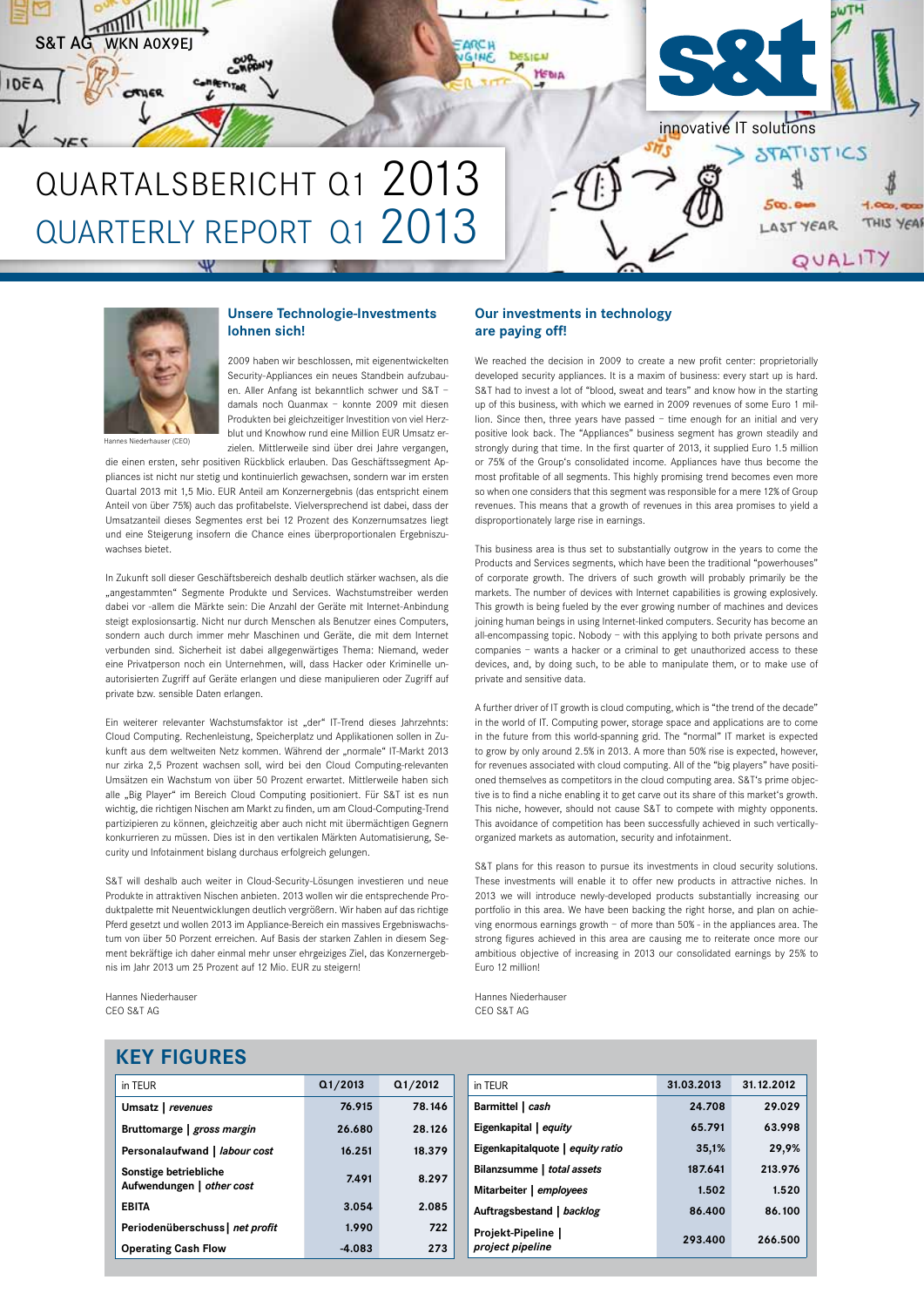#### **S&T AG focuses on reducing costs and on increasing profitability**

S&T AG registered in the first quarter of the 2013 financial year a strong increase in profitability and a slight decline in revenues vis-à-vis the first quarter of 2012. Cost reductions (in a y-on-y comparison) and the positive effects of the successful completion of the merger caused the company's operating costs to decline. This, in turn, led to a rise in the earnings for the period. The first quarter featured no significant restructuring measures, which had been completed in the previous one. The reporting in the balance sheets of the deconsolidation of IMG Japan K.K., a former subsidiary, was changed. This led to a restatement of the figures for 2012's first quarter. This affected the "other income" and "other expenditures" items.

Revenues of Euro 76.9 million were registered in the first three months of 2013 (first quarter of 2012: Euro 78.1 million). This yielded a gross margin of Euro 26.7 million (first quarter of 2012: Euro 28.1 million). As of March 31, 2012, the company employed 1,502 persons (March 31, 2012: 1,686 persons). The near-stability of revenues and gross margin achieved during the first quarter of 2013 (as compared to those of 2012) were accompanied by the realization of substantial cost cuts. EBITA for the quarter came to Euro 3.1 million (the first quarter in 2012: Euro 2.1 million). This led to a consolidated net income of Euro 2.0 million (2012: Euro 0.7 million). Earnings per share came to 5 cents (a year earlier: 3 cents).

#### The individual segments performed as followed:

The Appliances segment set forth its track record of success. The gross margin improved from 2012's 62,2% to 2013's 69,8%. This led to a rise in earnings. Two factors caused the decline in revenues. The first is that the company's activities in this area featured more high-margin service provision and less product sales. The other factor was the reconfiguration of a further company. This was accompanied by the shifting of its products-related business between two Group companies. Strategic considerations caused this business to be assigned to the Products segment, instead of the Appliances one. This process had not been completed as of the end of the first quarter. The two factors had a negative, Euro 1.2 million effect upon the total revenues registered by the Appliances segment. This effect was partially offset by the otherwise strong business results achieved by the Segment, yielding a decline in revenues of a mere Euro 0.6 million.

Im ersten Quartal des Geschäftsjahres 2013 konnte die S&T AG gegenüber dem Vorjahresquartal bei leicht rückläufigem Umsatz den Gewinn deutlich steigern. Durch Kostenentlastungen gegenüber der Vorperiode und ersten positiven Effekten aus der erfolgten Verschmelzung gingen die operativen Kosten zurück und führten zu einem Anstieg des Periodenergebnisses. Maßgebliche Restrukturierungsaufwendungen fielen im ersten Quartal des Geschäftsjahres nicht mehr an. Aufgrund der im Jahresabschluss gegenüber dem ersten Quartal 2012 geänderten Bilanzierung der Entkonsolidierung der früheren Tochtergesellschaft IMG Japan K.K. wurden die Vorjahresquartalszahlen angepasst. Dies betraf die Positionen "übrige Erträge" und "übrige Aufwendungen".

> The increase in revenues earned from sales of hardware by the Products segments led in the first quarter to a small decline in the gross margin, which went from 17,0% in 2012 to 16,2% in 2013. The negative net result was a consequence of the increasing of operative costs. This ensued from the partial inclusion in this segment of all headquarter-related expenditures arising since the merger.

> The positive development of revenues in the Products segment compensated for the drop experienced in the Services one. A realignment of the product mix caused the gross margin to decline slightly from 37,0% to 36,4%. The substantial reduction of operative (and headquarters-related) costs gave rise, however, to a positive result.

#### **Robust assets situation, improved equity rate**

The company's assets and liquidity situation is stable. As of 31.3.2013, with this being caused by the timing of the reporting date, by the reduction of liabilities to suppliers, and by major investments made in the area of appliances,

#### **S&T AG mit Fokus auf Kosten und Ergebnissteigerung**

An Umsatzerlösen konnten In den ersten drei Monaten 76,9 Mio. EUR nach 78,1 Mio. EUR in der Vergleichsperiode des Vorjahres 2012 erzielt werden. Daraus resultierte eine Bruttomarge von 26,7 Mio. EUR nach 28,1 Mio. EUR in der Vergleichsperiode 2012. Der Personalstand lag bei 1.502 Mitarbeitern gegenüber 1.686 Mitarbeitern zum 31.3.2012. Während Umsatz und Bruttomarge verglichen mit dem ersten Quartal 2012 nahezu stabil waren, konnten kostenseitig deutliche Erfolge realisiert werden. Das EBITA stieg auf 3,1 Mio. EUR (Vj. 2,1 Mio. EUR) und führte zu einem Konzernergebnis von 2,0 Mio. EUR (Vj. 0,7 Mio. EUR). Der Gewinn je Aktie lag daraus resuliterend bei 5 Cent gegenüber 3 Cent im Jahr 2012.

Mio. EUR), während die Bankverbindlichkeiten mit 45,6 Mio. (EUR 31.12.2012: 44,8 Mio. EUR) nahezu konstant blieben. Das Eigenkapital stieg deutlich auf 65,8 Mio. EUR (31. 12. 2012: 64,0 Mio. EUR), die Eigenkapitalquote lag damit bei 35,1% (31. 12. 2012: 29,9%).

Die Entwicklung der einzelnen Segmente stellt sich wie folgt dar:

Hohe Umsätze mit Hardware im Bereich Products führten im ersten Quartal zu einem leichten Rückgang der Gross Marge von 17,0 Prozent in 2012 auf 16,2 Prozent in 2013. Das negative Nettoergebnis resultiert aus der Erhöhung der operativen Kosten, da seit der Verschmelzung sämtliche Headquarter-Kosten in diesem Segment miterfasst werden.

Die positive Umsatzentwicklung im Bereiche Products kompensierte die rückläufige Entwicklung im Bereich Services. Durch Verschiebungen im Produkt-Mix ging zwar die Bruttomarge von 37,0 Prozent auf 36,4 Prozent leicht zurück, allerdings führte die deutliche Entlastung bei den operativen Kosten (und Headquarterkosten) zu einem positiven Ergebnis.

Im Segment Appliances setzt sich die positive Entwicklung fort. Die Buttomarge verbesserte sich von 62,2 Prozent in 2012 auf 69,8 Prozent in 2013 und führte damit zu einer Ergebnissteigerung. Der Umsatzrückgang ist auf zwei Sachverhalte zurückzuführen: Zum einen wurde in einer Gesellschaft mehr hochmargiges Dienstleistungsgeschäft bei gleichzeitig weniger Produktgeschäft durchgeführt, zum anderen ist die Neuausrichtung einer weiteren Gesellschaft, im Zuge derer Produktgeschäft zwischen zwei Gruppengesellschaften verlagert und aus strategischen Gründen dem Segment Products statt dem Segment Appliances zugewiesen wurde, noch nicht abgeschlossen. Trotz der beiden, sich mit einer Belastung von 1.2 Mio. EUR auswirkenden Effekte belief sich der Umsatzrückgang durch den guten sonstigen Geschäftsgang auf lediglich 0,6 Mio. EUR.

#### **Solide Vermögenslage, verbesserte Eigenkapitalquote**

Die Vermögens- und Liquiditätslage ist stabil. Zum 31.3.2013 gingen die liquiden Mittel stichtagsbedingt durch den Abbau von Lieferantenverbindlichkeiten sowie Investitionen in Appliances auf 24,7 Mio. EUR zurück (31.12.2012: 29,9 In accordance with IFRS 8, a Group company constituted for "Embedded Products" has been comprised<br>since January 2013 in the Appliances segment (previously: in the Products segment). To enable compari-<br>sons, the previous ye

|                               | <b>Products</b> |        | <b>Appliances</b> |       | <b>Services</b> |        |  |
|-------------------------------|-----------------|--------|-------------------|-------|-----------------|--------|--|
| in TEUR                       | 2013            | 2012   | 2013              | 2012  | 2013            | 2012   |  |
| Umsatzerlöse   Revenues       | 21.994          | 16.483 | 9.316             | 9.938 | 45.605          | 51.725 |  |
| Periodenergebnis   Net result | $-201$          | 412    | .501              | 1.279 | 689             | $-969$ |  |

Seit Januar 2013 wird gemäß IFRS 8 eine Konzerngesellschaft für "Embedded Products" unter dem Seg-<br>ment Appliances geführt (zuvor Segment Products). Die Vorjahreszahlen wurden zu Vergleichszwecken<br>angepasst.

liquid funds declined to Euro 24.7 million ( (31.12.2012: Euro 29.9 million), with loans due to banks remaining virtually the same at Euro 45.6 million (31.12.2012: Euro 44.8 million). The equity increased to Euro 65.8 million (31.12. 2012: Euro 64.0 million). The equity rate rose strongly to 35.1% (31. 12. 2012: 29.9%).

#### **Opportunities and risks**

The company has positioned itself to be a supplier of systems featuring proprietary technologies. Its main markets are Germany, Austria, Switzerland and Eastern Europe. The growth realized in the Appliances segment constitutes an opportunity to distribute this know-how and the products incorporating it via subsidiaries in Eastern Europe. Initial successes were already realized in 2012. These were set forth in 2013. The acquisition of distribution and marketing rights to security solutions used in the area of infotainment and sold in Russia resulted in the undertaking of further investments. These will be offset over the short-term by the cash flow expected to ensue from them. A general thrust of S&T is reconfiguring its portfolio of products. These are to feature ever-greater shares of advanced technologies. This, in turn, is to augment the company's operations in higher-margin business areas. S&T's management views this process as yielding further opportunities for earnings growth.

Risks are not expected to arise from the strategic integration of the former S&T System Integration & Technology Distribution AG. No encumbrances were experienced from such during the first quarter of 2013. Risks are, however, ensuing from the economies of several countries. Those in northeastern Europe are developing well. Sales proved difficult in Slovenia and Romania. The political instabilities being experienced in several Eastern European countries negatively affected the business done by subsidiaries in them. Expectations and forecasts are for further slow growth in Germany, Austria and Switzerland. The volatility still being shown by financial markets is matched by that of currency ones.

In view of the above, S&T's management is focusing in the current financial year on parlaying a greater portion of technologies and greater cost-efficiency into increased earnings – and less on achieving a rise in revenues.

#### **Chancen und Risiken**

Die Gesellschaft positioniert sich als Systemhaus mit eigener Technologie in den Märkten DACH (Deutschland, Österreich, Schweiz) und Osteuropa. Das Wachstum im Segment Appliances stellt die Chance dar, das diesbezügliche Know-How und die damit ausgestatteten Produkte über die osteuropäischen Tochtergesellschaften zu vertreiben. Erste Erfolge konnten 2012 bereits realisiert werden und setzten sich in 2013 fort. Mit dem Erwerb von Vertriebs- und Vermarktungsrechten für Sicherheitslösungen im Infotainment in Russland wurden hier weitere Investitionen getätigt, die sich kurzfristig durch die daraus zu erwartenden Cashflows amortisieren sollen. Generell soll die Veränderung des Produktportfolios in Richtung mehr Technologie direkt zur Stärkung der höhermargigen Geschäftsbereiche führen. Das S&T-Management sieht insofern weitere Chancen auf Ergebniswachstum.

Risiken in der strategischen Integration der früheren S&T System Integration & Technology Distribution AG werden nicht mehr erwartet, das erste Quartal 2013 zeigte keine entsprechenden Belastungen mehr. Jedoch bestehen Risiken in den Entwicklungen einzelner Volkswirtschaften. Während die nordosteuropäischen Länder sich gut entwickeln, zeigen sich in den Ländern Slowenien und Rumänien Absatzschwierigkeiten. Dort verursachen darüber hinaus politische Instabilitäten in einzelnen osteuropäischen Ländern Auswirkungen auf die Entwicklung der Tochtergesellschaften. Auch in der DACH-Region sind die Erwartungen und Wirtschaftsprognosen verhalten. Unverändert sind Schwankungen der Finanzmärkte zu verzeichnen, die sich nach wie vor in volatilen Währungen widerspiegeln.

Das Management der S&T fokusiert sich im laufenden Geschäftsjahr insofern auf Ergebnissteigerung durch Kosteneffizienz und weniger auf Umsatzwachstum.



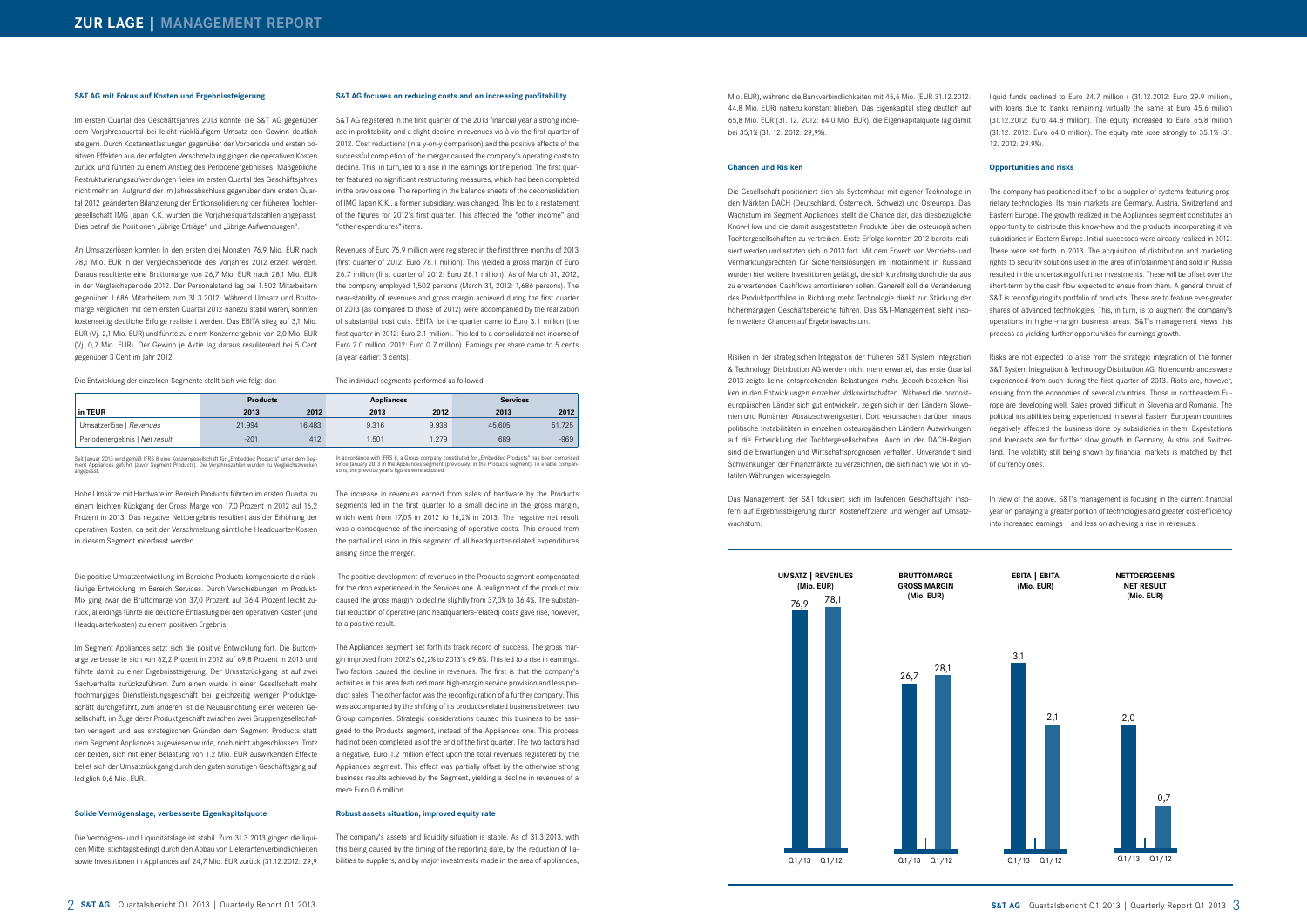4 **S&T AG** Quartalsbericht Q1 2013 | Quarterly Report Q1 2013 **S&T AG** Quartalsbericht Q1 2013 | Quarterly Report Q1 2013 5

| Gewinn- und Verlustrechnung   Consolidated income statement                                                                                                       | $01 - 03 / 2013$<br><b>TEUR</b> | 01-03/2012 *)<br><b>TEUR</b> |
|-------------------------------------------------------------------------------------------------------------------------------------------------------------------|---------------------------------|------------------------------|
| Umsatzerlöse   Revenues                                                                                                                                           | 76.915                          | 78.146                       |
| Aktivierte Entwicklungskosten   Capitalized development costs                                                                                                     | 285                             | $\Omega$                     |
| Übrige Erträge   Other income                                                                                                                                     | 440                             | 1.342                        |
| Aufwendungen für Material und sonstige bezogene Leistungen   Expenditures for materials and other services procured                                               | $-50.235$                       | $-50.020$                    |
| Personalaufwand   Personnel expenditure                                                                                                                           | $-16.251$                       | $-18.379$                    |
| Abschreibungen   Depreciation                                                                                                                                     | $-1.268$                        | $-1.410$                     |
| Sonstige betrieblichen Aufwendungen   Other operating expenditure                                                                                                 | $-7.491$                        | $-8.297$                     |
| Ergebnis aus der betrieblichen Tätigkeit   Results from business operations                                                                                       | 2.395                           | 1.382                        |
| Finanzerträge   Financial income                                                                                                                                  | 114                             | 151                          |
| Finanzaufwendungen   Financial expenditures                                                                                                                       | $-473$                          | $-458$                       |
| Finanzergebnis   Financial results                                                                                                                                | $-359$                          | $-307$                       |
| Ergebnis von Ertragssteuern   Earnings prior to income taxes                                                                                                      | 2.036                           | 1.075                        |
| Ertragssteuern   Income taxes                                                                                                                                     | $-46$                           | $-353$                       |
| Konzernergebnis   Consolidated income                                                                                                                             | 1.990                           | 722                          |
| Periodenergebnis zurechenbar den Anteilsinhabern ohne beherrschenden Einfluss<br>Results from the period attributable to owners of non-controlling interests      | 49                              | $-203$                       |
| Periodenergebnis zurechenbar den Anteilsinhabern der Muttergesellschaft<br>Results from the period attributable to owners of interests in the parent company      | 1.941                           | 925                          |
| Ergebnis je Aktie (verwässert = unverwässert)<br>Earnings per share (diluted = undiluted)                                                                         | 0,05                            | 0,03                         |
| Durchschnittlich im Umlauf befindliche Aktien in T (verwässert=unverwässert)<br>Average number of shares in circulation thousands of shares (diluted = undiluted) | 39.337                          | 26.489                       |
| Anzahl Aktien zum Stichtag in T   Number of shares (in thousands) as of balance sheet date                                                                        | 39.337                          | 27.241                       |

\*) Angepasst nach IAS 8 aufgrund der geänderten Bilanzierung der Entkonsolidierung IMG Japan K.K. Es wird auf die Erläuterungen verwiesen.<br>\*Adjusted according to IAS 8 and due to the change in the reporting in the balance

\*) Angepasst aufgrund der erstmaligen Anwendung von IAS 19 (2011). Es wird auf die Erläuterungen verwiesen. *\*) Adjusted according to the application of the revised IAS 19 standard. Please take note of the elucidation.*

# **GEWINN- UND VERLUSTRECHNUNG | CONSOLIDATED INCOME STATEMENT**



# **BILANZ BALANCE SHEET**

- Kapitalrücklage | Capital reserves
- Angesammelte Ergebnisse | Accumulated results
- Sonstige Eigenkapitalbestandteile | Other reserves
- 
- Anteile ohne beherrschenden Einfluss | *Non-controlling interests* 2.256 2.196 5.125
- 

- Langfristige verzinsliche Verbindlichkeiten | *Long-term interest-bearing liabilities* 7.238 6.979 19.045
- Langfristige übrige Verbindlichkeiten | *Other liabilities* 5.315 4.547 5.505 Latente Steuern | *Deferred taxes*
- 
- Rückstellungen | Provisions

| Konzerngesamtperiodenerfolg   Statement of consolidated results for the period                                                                                                               | $01 - 03 / 2013$<br><b>TEUR</b> | 01-03/2012 *)<br><b>TEUR</b> |
|----------------------------------------------------------------------------------------------------------------------------------------------------------------------------------------------|---------------------------------|------------------------------|
| Konzernergebnis   Consolidated results                                                                                                                                                       | 1.990                           | 722                          |
| Unrealisierte Gewinne/Verluste aus der Währungsumrechnung<br>Unrealized gains/losses from currency translation                                                                               | $-127$                          | 513                          |
| Abfertigungen   Severance pay<br>Versicherungsmathematische Gewinne/Verluste   Actuarial gains/losses                                                                                        | $\Omega$                        | $-81$                        |
| Unrealisierte Gewinne/Verluste aus Cashflow Hedge   Unrealized gains/losses from cash flow hedges<br>Veränderung der unrealisierten Gewinne/Verluste   Alteration in unrealized gains/losses | 216                             |                              |
| Sonstiges Ergebnis   Other results                                                                                                                                                           | 89                              | 432                          |
| Konzerngesamtperiodenerfolg nach Steuern   Total consolidated results after taxes                                                                                                            | 2.079                           | 1.154                        |
| davon entfallen auf   of which attributable to<br>Anteilsinhaber ohne beherrschenden Einfluss   Owners of non-controlling interests                                                          | 64                              | 317                          |
| Anteilsinhaber der Muttergesellschaft   Owners of interests in parent company                                                                                                                | 2.015                           | 837                          |

- 
- Forderungen aus Lieferungen und Leistungen | Trade accounts receivable
- Sonstige Forderungen und Vermögenswerte | Other receivables and assets

#### Vorräte | Inventories

| VERMÖGEN   <i>Total net assets</i>                                     | 31.03.2013<br><b>TEUR</b> | 31.12.2012<br><b>TEUR</b> | $31.03.2012$ *)<br><b>TEUR</b> |
|------------------------------------------------------------------------|---------------------------|---------------------------|--------------------------------|
| Langfristige Vermögenswerte   Non-current assets                       |                           |                           |                                |
| Sachanlagen   Property, plant and equipment                            | 9.606                     | 9.925                     | 10.912                         |
| Immaterielle Vermögenswerte   Intangible assets                        | 43.702                    | 39.698                    | 40.489                         |
| Finanzielle Vermögenswerte   Financial assets                          | 3.840                     | 3.819                     | 4.310                          |
| Latente Steuern   Deferred taxes                                       | 10.019                    | 9.871                     | 9.158                          |
|                                                                        | 67.167                    | 63.313                    | 64.869                         |
| Kurzfristige Vermögenswerte   Current assets                           |                           |                           |                                |
| Vorräte   Inventories                                                  | 22.235                    | 23.397                    | 20.239                         |
| Forderungen aus Lieferungen und Leistungen   Trade accounts receivable | 58.592                    | 81.935                    | 64.600                         |
| Sonstige Forderungen und Vermögenswerte   Other receivables and assets | 14.939                    | 15,402                    | 24.221                         |
| Liquide Mittel   Liquid funds                                          | 24,708                    | 29.929                    | 27.738                         |
|                                                                        | 120.474                   | 150.663                   | 136.798                        |
| SUMME VERMÖGEN   Total assets                                          | 187.641                   | 213.976                   | 201.667                        |

| Kurzfristige Vermögenswerte   Current assets    |
|-------------------------------------------------|
| Latente Steuern   Deferred taxes                |
| Finanzielle Vermögenswerte   Financial assets   |
| Immaterielle Vermögenswerte   Intangible assets |
| Sachanlagen   Property, plant and equipment     |

#### **SUMME VERMÖGEN |** *Total assets* **187.641 213.976 201.667**

#### **EIGENKAPITAL UND SCHULDEN |** *Equity and liabilities*

#### **Langfristige Schulden |** *Non-current liabilities*

| EIGENKAPITAL UND SCHULDEN   Equity and liabilities                                                                                      | 31.03.2013<br><b>TEUR</b> | 31.12.2012<br><b>TEUR</b> | 31.03.2012 *)<br><b>TEUR</b> |
|-----------------------------------------------------------------------------------------------------------------------------------------|---------------------------|---------------------------|------------------------------|
| Konzerneigenkapital   Consolidated equity                                                                                               |                           |                           |                              |
| Gezeichnetes Kapital   Subscribed capital                                                                                               | 39.337                    | 39.337                    | 27.241                       |
| Kapitalrücklage   Capital reserves                                                                                                      | 4.754                     | 4.767                     | 12.041                       |
| Angesammelte Ergebnisse   Accumulated results                                                                                           | 19.476                    | 17.804                    | 10.981                       |
| Sonstige Eigenkapitalbestandteile   Other reserves                                                                                      | $-32$                     | $-106$                    | $-92$                        |
| Auf die Anteilsinhaber der Muttergesellschaft entfallendes Eigenkapital<br>Equity attributable to owners of interests in parent company | 63.535                    | 61.802                    | 50.171                       |
| Anteile ohne beherrschenden Einfluss   Non-controlling interests                                                                        | 2.256                     | 2.196                     | 5.125                        |
|                                                                                                                                         | 65.791                    | 63.998                    | 55.296                       |
| Langfristige Schulden   Non-current liabilities                                                                                         |                           |                           |                              |
| Langfristige verzinsliche Verbindlichkeiten   Long-term interest-bearing liabilities                                                    | 7.238                     | 6.979                     | 19.045                       |
| Langfristige übrige Verbindlichkeiten   Other liabilities                                                                               | 5.315                     | 4.547                     | 5.505                        |
| Latente Steuern   Deferred taxes                                                                                                        | 1.195                     | 1.198                     | 1.306                        |
| Rückstellungen   Provisions                                                                                                             | 2.556                     | 2.995                     | 5.480                        |
|                                                                                                                                         | 16.304                    | 15.719                    | 31.336                       |
| Kurzfristige Schulden   Current liabilities                                                                                             |                           |                           |                              |
| Verzinsliche Verbindlichkeiten   Interest-bearing liabilities                                                                           | 38.336                    | 37,823                    | 32.753                       |
| Verbindlichkeiten aus Lieferungen und Leistungen   Trade accounts payable                                                               | 30.608                    | 53.689                    | 34.526                       |
| Rückstellungen   Provisions                                                                                                             | 13.344                    | 17.181                    | 21.328                       |
| Sonstige kurzfristige Verbindlichkeiten   Other current liabilities                                                                     | 23.258                    | 25.566                    | 26.428                       |
|                                                                                                                                         | 105.546                   | 134.259                   | 115.035                      |
| Summe Eigenkapital und Schulden   Total equity and liabilities                                                                          | 187.641                   | 213.976                   | 201.667                      |

#### **Kurzfristige Schulden |** *Current liabilities*

- Verbindlichkeiten aus Lieferungen und Leistungen | *Trade accounts payable*
- Rückstellungen | Provisions
- Sonstige kurzfristige Verbindlichkeiten | Other current liabilities

### **Summe Eigenkapital und Schulden |** *Total equity and liabilities* **187.641 213.976 201.667**

\*) Angepasst nach IAS 8 aufgrund der geänderten Bilanzierung der Entkonsolidierung IMG Japan K.K. Angepasst aufgrund der erstmaligen Anwendung von IAS 19 (2011). Es wird auf die Erläuterungen verwiesen.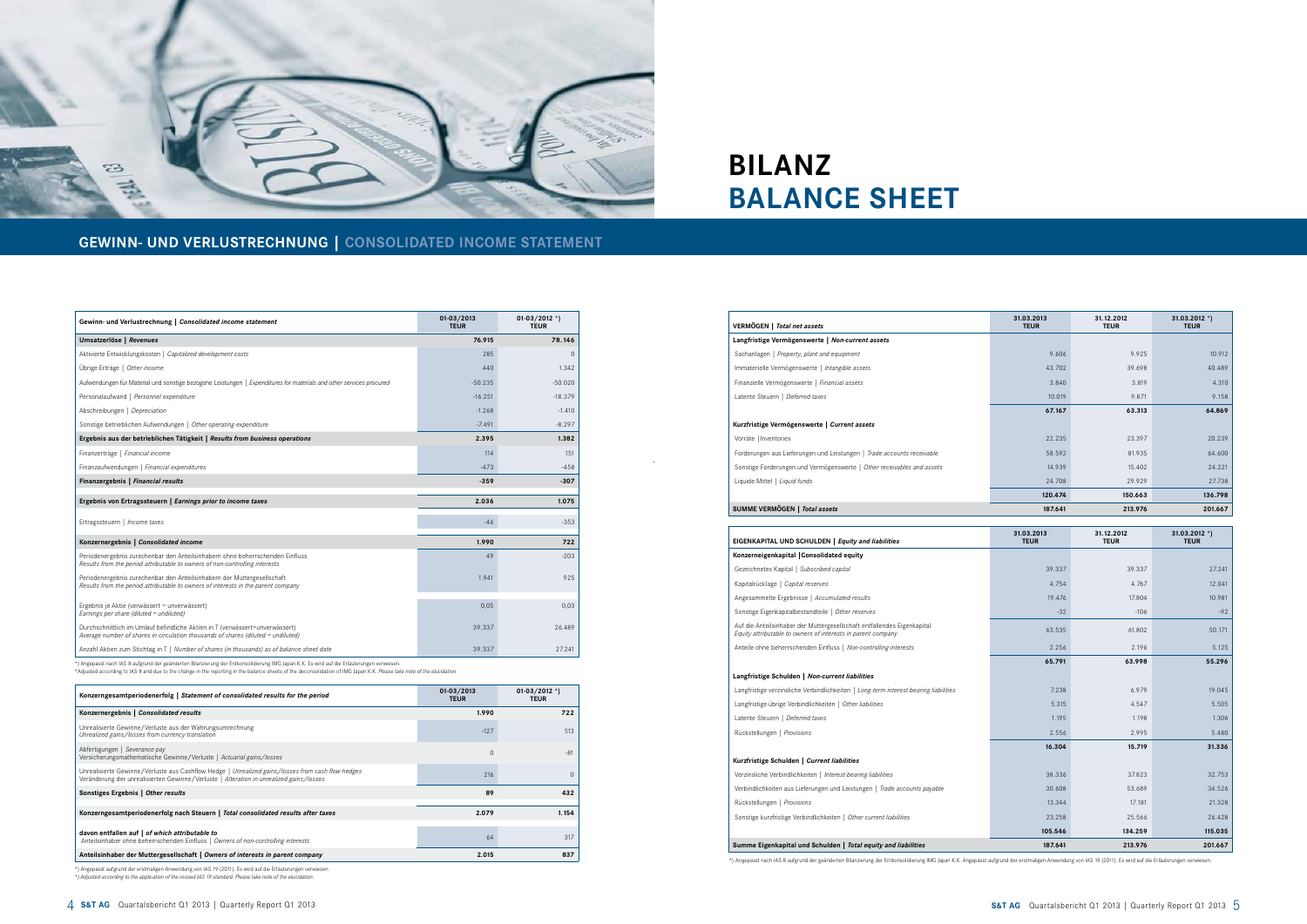|                                                                                                        |                                   | Den Anteilinhabern der Muttergesellschaft zurechenbarer Anteil am Eigenkapital<br>Share of equity attributable to owners of interests in parent company |                                 |                                    |                                           |                                 |                                                                |                                                              |                      |                                                   |                |
|--------------------------------------------------------------------------------------------------------|-----------------------------------|---------------------------------------------------------------------------------------------------------------------------------------------------------|---------------------------------|------------------------------------|-------------------------------------------|---------------------------------|----------------------------------------------------------------|--------------------------------------------------------------|----------------------|---------------------------------------------------|----------------|
|                                                                                                        |                                   | geleistete Einlagen zur                                                                                                                                 |                                 |                                    |                                           |                                 | Sonstige Eigenkapitalbestandteile   Other components of equity |                                                              |                      |                                                   |                |
|                                                                                                        | gezeichnetes<br>Kapital           | Durchführung einer<br>Kapitalerhöhung                                                                                                                   | Kapitalrücklagen                | angesammelte<br>Ergebnisse         | Sonstige Eigenkapital-<br>bestandteile    | <b>Cashflow Hedges</b>          | Versicherungsmathematische<br>Gewinne/Verluste gem. IAS 19     | Ausgleichsposten aus<br>Währungsumrechnung                   | Gesamt               | Anteilsinhaber<br>ohne beherrschenden<br>Einfluss | Eigenkapital   |
| Entwicklung des Eigenkapitals<br><b>Development of equity</b>                                          | Subscribed capital<br><b>TEUR</b> | Contributions made<br>to carry out capital<br>increase<br><b>TEUR</b>                                                                                   | Capital reserves<br><b>TEUR</b> | Accumulated results<br><b>TEUR</b> | Other components of equity<br><b>TEUR</b> | Cash flow hedges<br><b>TEUR</b> | Actuarial gains/losses according<br>to IAS 19<br><b>TEUR</b>   | Offsetting items from<br>currency translation<br><b>TEUR</b> | Total<br><b>TEUR</b> | Non-controlling<br>interests<br><b>TEUR</b>       | Equity<br>TEUR |
| Stand 1.1.2012   as of 1.1.2012                                                                        | 24.127                            | 3.114                                                                                                                                                   | 12.387                          | 9.886                              | $-314$                                    | $\mathbf{0}$                    | $\mathbf 0$                                                    | $-314$                                                       | 49.200               | 5.374                                             | 54.574         |
| Änderungen von Rechnungslegungsmethoden (Note A)<br>Alteration of financial reporting methods (Note A) |                                   |                                                                                                                                                         |                                 | 170                                | $-170$                                    | $\Omega$                        | $-170$                                                         | $\cap$                                                       | $\cap$               | $\overline{0}$                                    | $\circ$        |
| Stand 1.1.2012 (angepasst)   as of 1.1.2012 (adjusted)                                                 | 24.127                            | 3.114                                                                                                                                                   | 12.387                          | 10.056                             | $-484$                                    | $\circ$                         | $-170$                                                         | $-314$                                                       | 49.200               | 5.374                                             | 54.574         |
| Konzernergebnis   Consolidated results                                                                 | $\Omega$                          | $\Omega$                                                                                                                                                | $\overline{0}$                  | 925                                | $\Omega$                                  | $\circ$                         | $\overline{0}$                                                 | $\Omega$                                                     | 925                  | $-203$                                            | 722            |
| sonstiges Ergebnis   Other results after income taxes                                                  |                                   |                                                                                                                                                         | $\Omega$                        | $\Omega$                           | $-88$                                     | $\Omega$                        | $-81$                                                          | $-7$                                                         | $-88$                | 520                                               | 432            |
| Übrige Veränderungen   Other changes                                                                   |                                   |                                                                                                                                                         |                                 |                                    |                                           |                                 |                                                                |                                                              |                      |                                                   |                |
| Erwerb von Tochterunternehmen   Acquisition of subsidiaries                                            | $\Omega$                          | $\Omega$                                                                                                                                                | $-305$                          | $\overline{0}$                     | $\overline{0}$                            | $\Omega$                        | $\mathbf{0}$                                                   | $\Omega$                                                     | $-305$               | $-17$                                             | $-322$         |
| sonstige Anpassungen   Other adjustments                                                               | $\overline{0}$                    | $\circ$                                                                                                                                                 | $\overline{0}$                  | $\circ$                            | 480                                       | $\overline{0}$                  | $\overline{0}$                                                 | 480                                                          | 480                  | $-489$                                            | $-9$           |
|                                                                                                        | $\overline{0}$                    | $\overline{0}$                                                                                                                                          | $-305$                          | $\Omega$                           | 480                                       | $\circ$                         | $\mathbf{0}$                                                   | 480                                                          | 175                  | $-506$                                            | $-331$         |
| Transaktionen mit Anteilseignern   Transactions with owners of interests                               |                                   |                                                                                                                                                         |                                 |                                    |                                           |                                 |                                                                |                                                              |                      |                                                   |                |
| Dividenden   Dividends                                                                                 | $\Omega$                          | $\Omega$                                                                                                                                                | $\mathbf{0}$                    | $\Omega$                           | $\Omega$                                  | $\Omega$                        | $\Omega$                                                       | $\Omega$                                                     |                      | $-60$                                             | $-60$          |
| Kapitalerhöhung   Capital increase                                                                     | 3.114                             | $-3.114$                                                                                                                                                | $\mathbf{0}$                    | $\overline{0}$                     |                                           | $\Omega$                        | $\Omega$                                                       | $\Omega$                                                     |                      | $\overline{0}$                                    | $\circ$        |
| Transaktionskosten   Transaction costs                                                                 | $\overline{0}$                    | $\overline{0}$                                                                                                                                          | $-41$                           | $\circ$                            | $\Omega$                                  | $\overline{0}$                  | $\overline{0}$                                                 | $\overline{0}$                                               | $-41$                | $\overline{0}$                                    | $-41$          |
|                                                                                                        | 3.114                             | $-3.114$                                                                                                                                                | $-41$                           | $\overline{0}$                     | $\overline{0}$                            | $\overline{0}$                  | $\overline{0}$                                                 | $\overline{0}$                                               | $-41$                | $-60$                                             | $-101$         |
| Stand 31.03.2012   as of 31.03.2012                                                                    | 27.241                            | $\mathbf{0}$                                                                                                                                            | 12.041                          | 10.981                             | $-92$                                     | $\mathbf{0}$                    | $-251$                                                         | 159                                                          | 50.171               | 5.125                                             | 55.296         |
|                                                                                                        |                                   |                                                                                                                                                         |                                 |                                    |                                           |                                 |                                                                |                                                              |                      |                                                   |                |
| Stand 01.01.2013   as of 01.01.2013                                                                    | 39.337                            | $\mathbf{0}$                                                                                                                                            | 4.767                           | 17.804                             | $-106$                                    | $-110$                          | $-494$                                                         | 498                                                          | 61.802               | 2.196                                             | 63.998         |
| Konzernergebnis   Consolidated results                                                                 | $\Omega$                          | $\Omega$                                                                                                                                                | $\mathbf 0$                     | 1.941                              | $\Omega$                                  |                                 | $\overline{0}$                                                 | - 0                                                          | 1.941                | 49                                                | 1.990          |
| sonstiges Ergebnis   Other results after income taxes                                                  | $\circ$                           | $\Omega$                                                                                                                                                | $\circ$                         | $\overline{0}$                     | 74                                        | 216                             | $\overline{0}$                                                 | $-142$                                                       | 74                   | 15                                                | 89             |
| Übrige Veränderungen   Other changes                                                                   |                                   |                                                                                                                                                         |                                 |                                    |                                           |                                 |                                                                |                                                              |                      |                                                   |                |
| Erwerb von Anteilen ohne beherrschenden Einfluss   Acquisition of non-controlling interest             |                                   | $\Omega$                                                                                                                                                | $\mathbf{0}$                    | $\overline{0}$                     |                                           | $\Omega$                        | $\overline{0}$                                                 | $\sqrt{ }$                                                   | $\Omega$             | $\overline{0}$                                    | $\mathbf{0}$   |
| Verkauf von Anteilen an Tochterunternehmen   Sale of interests in subsidiaries                         |                                   | $\Omega$                                                                                                                                                | $\mathbf{0}$                    | $\Omega$                           |                                           | $\Omega$                        | $\Omega$                                                       | $\Omega$                                                     | $\Omega$             | $\overline{0}$                                    | $\mathbf{0}$   |
| Erstkonsolidierung   Initial consolidation                                                             | $\overline{0}$                    | $\overline{0}$                                                                                                                                          | $\circ$                         | $-269$                             | $\overline{0}$                            | $\overline{0}$                  | $\overline{0}$                                                 | $\overline{0}$                                               | $-269$               | $\overline{0}$                                    | $-269$         |
|                                                                                                        | $\Omega$                          | $\Omega$                                                                                                                                                | $\Omega$                        | $-269$                             |                                           | $\circ$                         | $\Omega$                                                       | $\Omega$                                                     | $-269$               | $\circ$                                           | $-269$         |
| Transaktionen mit Anteilseignern   Transactions with owners of interests                               |                                   |                                                                                                                                                         |                                 |                                    |                                           |                                 |                                                                |                                                              |                      |                                                   |                |
| Dividenden   Dividends                                                                                 | $\Omega$                          | $\overline{0}$                                                                                                                                          | $\circ$                         | $\Omega$                           | $\overline{0}$                            | $\overline{0}$                  | $\mathbf{0}$                                                   | $\Omega$                                                     | $\overline{0}$       | $-4$                                              | $-4$           |
| Kapitalerhöhung im Rahmen der Fusion   Capital increase as part of merger                              |                                   | $\overline{0}$                                                                                                                                          | $\mathbf{0}$                    | $\mathbf{0}$                       |                                           | $\overline{0}$                  | $\mathbf{0}$                                                   | $\overline{0}$                                               | $\overline{0}$       | $\overline{0}$                                    | $\circ$        |
| Transaktionskosten   Transaction costs                                                                 | $\overline{0}$                    | $\overline{0}$                                                                                                                                          | $-13$                           | $\overline{0}$                     | $\circ$                                   | $\overline{0}$                  | $\overline{0}$                                                 | $\overline{0}$                                               | $-13$                | $\circ$                                           | $-13$          |
|                                                                                                        | $\overline{0}$                    | $\overline{0}$                                                                                                                                          | $-13$                           | $\circ$                            | $\circ$                                   | $\circ$                         | $\overline{0}$                                                 | $\overline{0}$                                               | $-13$                | $-4$                                              | $-17$          |
| Stand 31.03.2013   Balance as of 31.03.2013                                                            | 39.337                            | $\mathbf{0}$                                                                                                                                            | 4.754                           | 19.476                             | $-32$                                     | 106                             | -494                                                           | 356                                                          | 63.535               | 2.256                                             | 65.791         |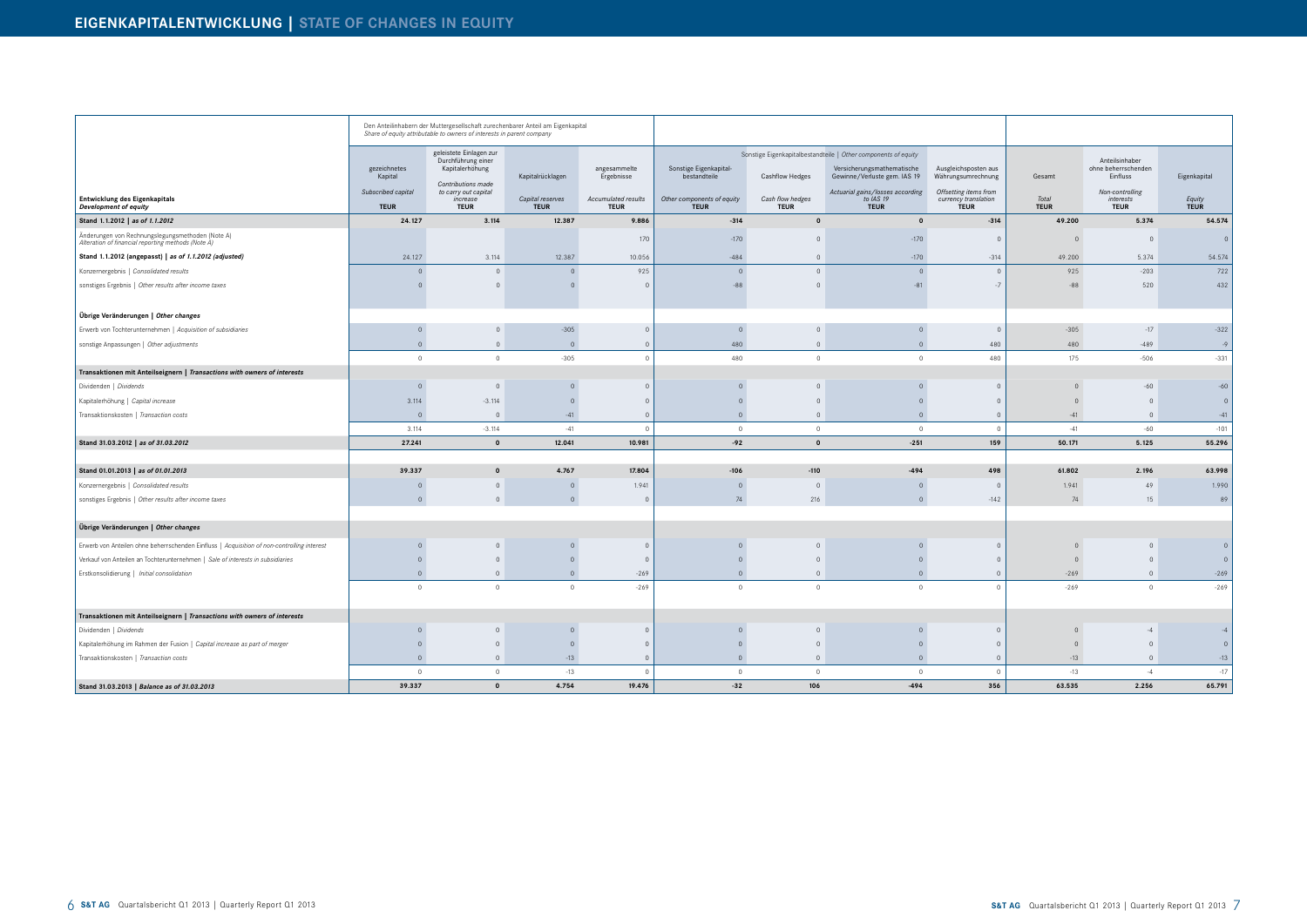#### **Aufstellungsgrundsätze**

Der Abschluss wurde in Euro in Übereinstimmung mit den Vorschriften der IFRS, wie sie in der EU anzuwenden sind, erstellt und weist keine Veränderungen in den Rechnungslegungsgrundsätzen und Methoden gegenüber dem Konzernabschluss des Geschäftsjahres 2012 aus. Alle Angaben erfolgen in Tausend Euro (TEUR), sofern nicht anders vermerkt.

Gegenüber dem Vorjahresquartalsbericht Q1/2012 wurden Bilanzzahlen und Ergebniszahlen angepasst. Zum einen resultieren die Änderungen aus der Erstanwendung von IAS 19 (überarbeitet 2011) ab dem Geschäftsjahr 2012. Entsprechend dem zuvor geltenden IAS 19 wurden bislang die versicherungsmathematischen Gewinne und Verluste einer Periode unmittelbar im Periodenergebnis als Personalaufwand erfasst. Zum anderen resultieren die Änderungen aus der Anwendung von IAS 8, da im ersten Quartal 2012 Effekte aus der Entkonsolidierung der IMG Japan K.K. in Höhe von TEUR 2.212 ergebniswirksam dargestellt wurden, im Jahresabschluss zum 31.12.2012 jedoch als Veränderung des Eigenkapitals ausgewiesen wurde. Dies führt zur Korrektur der Vorjahresquartalszahlen.

Die Auswirkungen auf die entsprechenden Positionen des Abschlusses sind nachfolgend aufgeführt:

#### **Veränderungen in der Bilanz zum 31.03.2012**

**Veränderungen in der Konzern Gewinn- und Verlustrechnung 01-03/2012**

Die Berichtigungen stehen in Zusammenhang mit der Korrektur der Entkonsolidierung der IMG Japan K.K.

#### **Kapital**

Das Kapital der S&T AG beträgt 39.337.459 Euro und ist in 39.337.459 Stückaktien ohne Nennbetrag eingeteilt.

#### **Veränderung des Konsolidierungskreises**

Die S&T AG hat die bisher aus Wesentlichkeitsgründen nicht in den Konzernabschluss einbezogenen Tochtergesellschaften S&T Albania Sh.p.k., Albania und S&T Crna Gora d.o.o., Montenegro mit 1.1.2013 erstmalig in den Kon-

#### **Principles of balance sheet compilation**

The quarterly financial statements are reported in euros. The statements accord to the rules established by the IFRS, as they are to be applied in the EU. No changes were made in the principles and methods of accounting and reporting since the compilation of the previous consolidated financial statements, which were for the 2012 financial year. All figures are in thousands of euros (TEUR), unless otherwise indicated.

Figures contained in the balance sheet and in the income statement for the first quarter of 2012 have been adjusted. These adjustments were occasioned by the initial application of IAS 19 (revised in 2011) starting in the 2012 financial year. The previous version of IAS 19 had stipulated that actuarial profits and losses experienced in a period were to be recognized as personnel expenditures. Another cause of the adjustments was the application of IAS 8. This affected the effects arising from the deconsolidation of IMG Japan K.K. and amounting to TEUR 2,212. These had been reported in the income statement. They were, however, entered in the financial statements for the financial year ending on 31.12.2012 as a change in equity. This led to a correction of the figures for the first quarter of 2012.

The effects upon the corresponding positions in the corresponding financial statements are listed below:

#### **Changes in the balance sheet 31.03.2012**

1) Correction associated with that resulting from the deconsolidation of IMG Japan K.K. 2) Correction associated with the application of IAS 19 (revised in 2011)

#### **Changes in the consolidated income statement 01-03/2012**

Correction associated with that resulting from the deconsolidation of IMG Japan K.K.

#### **Capital**

S&T AG's capital amounts to Euro 39,337,459. It is divided into 39,337,459 non-par individual shares.

### **Alterations in the group of consolidated companies**

As of 1.1.2013, S&T AG consolidated for the first time its subsidiaries S&T Albania Sh.p.k., Albania and S&T Crna Gora d.o.o., Montenegro in its consolidated balance sheets. Immateriality had caused these not to be previously con-

## **KONZERNGELDFLUSSRECHNUNG CONSOLIDTED CASH FLOW STATEMENT**

73

| Konzern-Cashflow aus betrieblicher Tätigkeit   Consolidated cash flow from operating activities<br>2.036<br>1.075<br>Ergebnis vor Ertragssteuern   Earnings prior to income taxes<br>Abschreibungen   Depreciation<br>1.268<br>1.410<br>473<br>458<br>Zinsaufwendungen   Interest expenditure<br>Zinserträge und Erträge aus dem Abgang von Finanzanlagen<br>$-151$<br>$-114$<br>Interest and other income from the disposal of financial assets<br>$-4.276$<br>2.862<br>Zunahme/Abnahme der Rückstellungen   Increase/decrease in provisions<br>Gewinn/Verluste aus dem Abgang von langfristigen nicht finanziellen Vermögenswerten<br>$\mathbf 0$<br>54<br>Gains/losses from the disposal of long-term non-financial assets<br>1.162<br>369<br>Veränderung von Vorräten   Changes in inventories<br>21.165<br>Veränderung von Forderungen aus Lieferungen und Leistungen   <i>Changes in trade accounts receivable</i><br>23.343<br>463<br>$-352$<br>Veränderung von sonstigen Forderungen und Vermögenswerten   <i>Changes in other receivables and assets</i><br>Veränderung von Verbindlichkeiten aus Lieferungen und Leistungen   Changes in trade accounts payable<br>$-23.081$<br>$-24.223$<br>Veränderung von sonstigen Verbindlichkeiten   Changes in other liabilities<br>$-4.708$<br>$-1.514$<br>Sonstige nicht zahlungswirksame Erträge und Aufwendungen   Other non-cash income and expenditures<br>$-110$<br>$-69$<br>Aus laufender Geschäftstätigkeit erwirtschaftete Zahlungsmittel   Cash and cash equivalents from ongoing business activities<br>$-3.544$<br>1.084<br>Gezahlte Zinsen   Interest paid<br>$-453$<br>$-458$<br>Erhaltene/Gezahlte Ertragssteuern   Income taxes received/paid<br>$-86$<br>$-353$<br>$-4.083$<br>273<br>Netto-Geldfluss aus der operativen Tätigkeit   <i>Net cash flow from operating activities</i><br>Konzern-Cashflow aus der Investitionstätigkeit   Consolidated cash flow from investment activities<br>$-2.785$<br>$-767$<br>Erwerb von Ifr. nicht finanziellen Vermögenswerten   Acquisitions of non-financial assets<br>Erwerb von Finanzinstrumenten   Acquisitions of financial instruments<br>$\mathbf 0$<br>127<br>Erlöse aus dem Verkauf von Ifr. nicht finanziellen Vermögenswerten   Proceeds from the sale of non-financial assets<br>$\Omega$<br>$\mathbf{0}$<br>Auszahlungen für Erwerb von Tochterunternehmen abzüglich übernommener Zahlungsmittel und zuzüglich übernommener<br>Kontokorrentverbindlichkeiten   Payments to acquire subsidiaries less cash assumed and plus current account<br>$\mathbf 0$<br>$-171$<br>liabilities assumed<br>93<br>Zinseinnahmen   Interest income<br>151<br>$-2.692$<br>Netto-Geldfluss aus Investitionstätigkeit   Net cash flow from investment activities<br>-660<br>Konzern-Cashflow aus der Finanzierungstätigkeit   Consolidated cash flow from financial activities<br>Aufnahme Finanzverbindlichkeiten   Increase in financial liabilities<br>6.051<br>-881<br>Dividenden Minderheiten   Dividends to minority interests<br>$-4$<br>-60<br>1.970<br>Kapitalerhöhung   Capital increase<br>$-13$<br>6.034<br>1.029<br>Netto-Geldfluss aus der Finanzierungstätigkeit   Ne <i>t cash flow from financial activities</i><br>Wechselkursveränderungen   Changes in exchange rates<br>68<br>14<br>$\overline{0}$<br>$-269$<br>Erstkonsolidierung   Initial consolidation<br>Veränderung des Finanzmittelbestandes   Change in financial funds<br>$-942$<br>656<br>10.024<br>Finanzmittelbestand zu Beginn des Geschäftsjahres   Financial funds as of the beginning of the financial year<br>7.082<br>10.680<br>6.140<br>Finanzmittelbestand am Ende des Geschäftsjahres   Financial funds as of the end of the financial year<br>15.848<br>Kontokorrentverbindlichkeiten   Current account liabilities<br>16.308<br>2.260<br>Guthaben bei Kreditinstituten mit Verfügungsbeschränkung   Restricted-disposition credit balances at banks<br>1.210<br>Liquide Mittel gesamt   Total liquid funds<br>24.708<br>27.738 | KONZERNGELDFLUSSRECHNUNG   consolidated cash flow statement | $01 - 03 / 2013$<br><b>TEUR</b> | $01-03/2012$ *)<br><b>TEUR</b> |
|-----------------------------------------------------------------------------------------------------------------------------------------------------------------------------------------------------------------------------------------------------------------------------------------------------------------------------------------------------------------------------------------------------------------------------------------------------------------------------------------------------------------------------------------------------------------------------------------------------------------------------------------------------------------------------------------------------------------------------------------------------------------------------------------------------------------------------------------------------------------------------------------------------------------------------------------------------------------------------------------------------------------------------------------------------------------------------------------------------------------------------------------------------------------------------------------------------------------------------------------------------------------------------------------------------------------------------------------------------------------------------------------------------------------------------------------------------------------------------------------------------------------------------------------------------------------------------------------------------------------------------------------------------------------------------------------------------------------------------------------------------------------------------------------------------------------------------------------------------------------------------------------------------------------------------------------------------------------------------------------------------------------------------------------------------------------------------------------------------------------------------------------------------------------------------------------------------------------------------------------------------------------------------------------------------------------------------------------------------------------------------------------------------------------------------------------------------------------------------------------------------------------------------------------------------------------------------------------------------------------------------------------------------------------------------------------------------------------------------------------------------------------------------------------------------------------------------------------------------------------------------------------------------------------------------------------------------------------------------------------------------------------------------------------------------------------------------------------------------------------------------------------------------------------------------------------------------------------------------------------------------------------------------------------------------------------------------------------------------------------------------------------------------------------------------------------------------------------------------------------------------------------------------------------------------------------------------------------------------------------------------------------------------------------------------------------------------------------------------------------------------------------------------------------------------------------------------------------------------------------------------------------------------------------------------------------------------------------------------------------------------------------------------------|-------------------------------------------------------------|---------------------------------|--------------------------------|
|                                                                                                                                                                                                                                                                                                                                                                                                                                                                                                                                                                                                                                                                                                                                                                                                                                                                                                                                                                                                                                                                                                                                                                                                                                                                                                                                                                                                                                                                                                                                                                                                                                                                                                                                                                                                                                                                                                                                                                                                                                                                                                                                                                                                                                                                                                                                                                                                                                                                                                                                                                                                                                                                                                                                                                                                                                                                                                                                                                                                                                                                                                                                                                                                                                                                                                                                                                                                                                                                                                                                                                                                                                                                                                                                                                                                                                                                                                                                                                                                                                   |                                                             |                                 |                                |
|                                                                                                                                                                                                                                                                                                                                                                                                                                                                                                                                                                                                                                                                                                                                                                                                                                                                                                                                                                                                                                                                                                                                                                                                                                                                                                                                                                                                                                                                                                                                                                                                                                                                                                                                                                                                                                                                                                                                                                                                                                                                                                                                                                                                                                                                                                                                                                                                                                                                                                                                                                                                                                                                                                                                                                                                                                                                                                                                                                                                                                                                                                                                                                                                                                                                                                                                                                                                                                                                                                                                                                                                                                                                                                                                                                                                                                                                                                                                                                                                                                   |                                                             |                                 |                                |
|                                                                                                                                                                                                                                                                                                                                                                                                                                                                                                                                                                                                                                                                                                                                                                                                                                                                                                                                                                                                                                                                                                                                                                                                                                                                                                                                                                                                                                                                                                                                                                                                                                                                                                                                                                                                                                                                                                                                                                                                                                                                                                                                                                                                                                                                                                                                                                                                                                                                                                                                                                                                                                                                                                                                                                                                                                                                                                                                                                                                                                                                                                                                                                                                                                                                                                                                                                                                                                                                                                                                                                                                                                                                                                                                                                                                                                                                                                                                                                                                                                   |                                                             |                                 |                                |
|                                                                                                                                                                                                                                                                                                                                                                                                                                                                                                                                                                                                                                                                                                                                                                                                                                                                                                                                                                                                                                                                                                                                                                                                                                                                                                                                                                                                                                                                                                                                                                                                                                                                                                                                                                                                                                                                                                                                                                                                                                                                                                                                                                                                                                                                                                                                                                                                                                                                                                                                                                                                                                                                                                                                                                                                                                                                                                                                                                                                                                                                                                                                                                                                                                                                                                                                                                                                                                                                                                                                                                                                                                                                                                                                                                                                                                                                                                                                                                                                                                   |                                                             |                                 |                                |
|                                                                                                                                                                                                                                                                                                                                                                                                                                                                                                                                                                                                                                                                                                                                                                                                                                                                                                                                                                                                                                                                                                                                                                                                                                                                                                                                                                                                                                                                                                                                                                                                                                                                                                                                                                                                                                                                                                                                                                                                                                                                                                                                                                                                                                                                                                                                                                                                                                                                                                                                                                                                                                                                                                                                                                                                                                                                                                                                                                                                                                                                                                                                                                                                                                                                                                                                                                                                                                                                                                                                                                                                                                                                                                                                                                                                                                                                                                                                                                                                                                   |                                                             |                                 |                                |
|                                                                                                                                                                                                                                                                                                                                                                                                                                                                                                                                                                                                                                                                                                                                                                                                                                                                                                                                                                                                                                                                                                                                                                                                                                                                                                                                                                                                                                                                                                                                                                                                                                                                                                                                                                                                                                                                                                                                                                                                                                                                                                                                                                                                                                                                                                                                                                                                                                                                                                                                                                                                                                                                                                                                                                                                                                                                                                                                                                                                                                                                                                                                                                                                                                                                                                                                                                                                                                                                                                                                                                                                                                                                                                                                                                                                                                                                                                                                                                                                                                   |                                                             |                                 |                                |
|                                                                                                                                                                                                                                                                                                                                                                                                                                                                                                                                                                                                                                                                                                                                                                                                                                                                                                                                                                                                                                                                                                                                                                                                                                                                                                                                                                                                                                                                                                                                                                                                                                                                                                                                                                                                                                                                                                                                                                                                                                                                                                                                                                                                                                                                                                                                                                                                                                                                                                                                                                                                                                                                                                                                                                                                                                                                                                                                                                                                                                                                                                                                                                                                                                                                                                                                                                                                                                                                                                                                                                                                                                                                                                                                                                                                                                                                                                                                                                                                                                   |                                                             |                                 |                                |
|                                                                                                                                                                                                                                                                                                                                                                                                                                                                                                                                                                                                                                                                                                                                                                                                                                                                                                                                                                                                                                                                                                                                                                                                                                                                                                                                                                                                                                                                                                                                                                                                                                                                                                                                                                                                                                                                                                                                                                                                                                                                                                                                                                                                                                                                                                                                                                                                                                                                                                                                                                                                                                                                                                                                                                                                                                                                                                                                                                                                                                                                                                                                                                                                                                                                                                                                                                                                                                                                                                                                                                                                                                                                                                                                                                                                                                                                                                                                                                                                                                   |                                                             |                                 |                                |
|                                                                                                                                                                                                                                                                                                                                                                                                                                                                                                                                                                                                                                                                                                                                                                                                                                                                                                                                                                                                                                                                                                                                                                                                                                                                                                                                                                                                                                                                                                                                                                                                                                                                                                                                                                                                                                                                                                                                                                                                                                                                                                                                                                                                                                                                                                                                                                                                                                                                                                                                                                                                                                                                                                                                                                                                                                                                                                                                                                                                                                                                                                                                                                                                                                                                                                                                                                                                                                                                                                                                                                                                                                                                                                                                                                                                                                                                                                                                                                                                                                   |                                                             |                                 |                                |
|                                                                                                                                                                                                                                                                                                                                                                                                                                                                                                                                                                                                                                                                                                                                                                                                                                                                                                                                                                                                                                                                                                                                                                                                                                                                                                                                                                                                                                                                                                                                                                                                                                                                                                                                                                                                                                                                                                                                                                                                                                                                                                                                                                                                                                                                                                                                                                                                                                                                                                                                                                                                                                                                                                                                                                                                                                                                                                                                                                                                                                                                                                                                                                                                                                                                                                                                                                                                                                                                                                                                                                                                                                                                                                                                                                                                                                                                                                                                                                                                                                   |                                                             |                                 |                                |
|                                                                                                                                                                                                                                                                                                                                                                                                                                                                                                                                                                                                                                                                                                                                                                                                                                                                                                                                                                                                                                                                                                                                                                                                                                                                                                                                                                                                                                                                                                                                                                                                                                                                                                                                                                                                                                                                                                                                                                                                                                                                                                                                                                                                                                                                                                                                                                                                                                                                                                                                                                                                                                                                                                                                                                                                                                                                                                                                                                                                                                                                                                                                                                                                                                                                                                                                                                                                                                                                                                                                                                                                                                                                                                                                                                                                                                                                                                                                                                                                                                   |                                                             |                                 |                                |
|                                                                                                                                                                                                                                                                                                                                                                                                                                                                                                                                                                                                                                                                                                                                                                                                                                                                                                                                                                                                                                                                                                                                                                                                                                                                                                                                                                                                                                                                                                                                                                                                                                                                                                                                                                                                                                                                                                                                                                                                                                                                                                                                                                                                                                                                                                                                                                                                                                                                                                                                                                                                                                                                                                                                                                                                                                                                                                                                                                                                                                                                                                                                                                                                                                                                                                                                                                                                                                                                                                                                                                                                                                                                                                                                                                                                                                                                                                                                                                                                                                   |                                                             |                                 |                                |
|                                                                                                                                                                                                                                                                                                                                                                                                                                                                                                                                                                                                                                                                                                                                                                                                                                                                                                                                                                                                                                                                                                                                                                                                                                                                                                                                                                                                                                                                                                                                                                                                                                                                                                                                                                                                                                                                                                                                                                                                                                                                                                                                                                                                                                                                                                                                                                                                                                                                                                                                                                                                                                                                                                                                                                                                                                                                                                                                                                                                                                                                                                                                                                                                                                                                                                                                                                                                                                                                                                                                                                                                                                                                                                                                                                                                                                                                                                                                                                                                                                   |                                                             |                                 |                                |
|                                                                                                                                                                                                                                                                                                                                                                                                                                                                                                                                                                                                                                                                                                                                                                                                                                                                                                                                                                                                                                                                                                                                                                                                                                                                                                                                                                                                                                                                                                                                                                                                                                                                                                                                                                                                                                                                                                                                                                                                                                                                                                                                                                                                                                                                                                                                                                                                                                                                                                                                                                                                                                                                                                                                                                                                                                                                                                                                                                                                                                                                                                                                                                                                                                                                                                                                                                                                                                                                                                                                                                                                                                                                                                                                                                                                                                                                                                                                                                                                                                   |                                                             |                                 |                                |
|                                                                                                                                                                                                                                                                                                                                                                                                                                                                                                                                                                                                                                                                                                                                                                                                                                                                                                                                                                                                                                                                                                                                                                                                                                                                                                                                                                                                                                                                                                                                                                                                                                                                                                                                                                                                                                                                                                                                                                                                                                                                                                                                                                                                                                                                                                                                                                                                                                                                                                                                                                                                                                                                                                                                                                                                                                                                                                                                                                                                                                                                                                                                                                                                                                                                                                                                                                                                                                                                                                                                                                                                                                                                                                                                                                                                                                                                                                                                                                                                                                   |                                                             |                                 |                                |
|                                                                                                                                                                                                                                                                                                                                                                                                                                                                                                                                                                                                                                                                                                                                                                                                                                                                                                                                                                                                                                                                                                                                                                                                                                                                                                                                                                                                                                                                                                                                                                                                                                                                                                                                                                                                                                                                                                                                                                                                                                                                                                                                                                                                                                                                                                                                                                                                                                                                                                                                                                                                                                                                                                                                                                                                                                                                                                                                                                                                                                                                                                                                                                                                                                                                                                                                                                                                                                                                                                                                                                                                                                                                                                                                                                                                                                                                                                                                                                                                                                   |                                                             |                                 |                                |
|                                                                                                                                                                                                                                                                                                                                                                                                                                                                                                                                                                                                                                                                                                                                                                                                                                                                                                                                                                                                                                                                                                                                                                                                                                                                                                                                                                                                                                                                                                                                                                                                                                                                                                                                                                                                                                                                                                                                                                                                                                                                                                                                                                                                                                                                                                                                                                                                                                                                                                                                                                                                                                                                                                                                                                                                                                                                                                                                                                                                                                                                                                                                                                                                                                                                                                                                                                                                                                                                                                                                                                                                                                                                                                                                                                                                                                                                                                                                                                                                                                   |                                                             |                                 |                                |
|                                                                                                                                                                                                                                                                                                                                                                                                                                                                                                                                                                                                                                                                                                                                                                                                                                                                                                                                                                                                                                                                                                                                                                                                                                                                                                                                                                                                                                                                                                                                                                                                                                                                                                                                                                                                                                                                                                                                                                                                                                                                                                                                                                                                                                                                                                                                                                                                                                                                                                                                                                                                                                                                                                                                                                                                                                                                                                                                                                                                                                                                                                                                                                                                                                                                                                                                                                                                                                                                                                                                                                                                                                                                                                                                                                                                                                                                                                                                                                                                                                   |                                                             |                                 |                                |
|                                                                                                                                                                                                                                                                                                                                                                                                                                                                                                                                                                                                                                                                                                                                                                                                                                                                                                                                                                                                                                                                                                                                                                                                                                                                                                                                                                                                                                                                                                                                                                                                                                                                                                                                                                                                                                                                                                                                                                                                                                                                                                                                                                                                                                                                                                                                                                                                                                                                                                                                                                                                                                                                                                                                                                                                                                                                                                                                                                                                                                                                                                                                                                                                                                                                                                                                                                                                                                                                                                                                                                                                                                                                                                                                                                                                                                                                                                                                                                                                                                   |                                                             |                                 |                                |
|                                                                                                                                                                                                                                                                                                                                                                                                                                                                                                                                                                                                                                                                                                                                                                                                                                                                                                                                                                                                                                                                                                                                                                                                                                                                                                                                                                                                                                                                                                                                                                                                                                                                                                                                                                                                                                                                                                                                                                                                                                                                                                                                                                                                                                                                                                                                                                                                                                                                                                                                                                                                                                                                                                                                                                                                                                                                                                                                                                                                                                                                                                                                                                                                                                                                                                                                                                                                                                                                                                                                                                                                                                                                                                                                                                                                                                                                                                                                                                                                                                   |                                                             |                                 |                                |
|                                                                                                                                                                                                                                                                                                                                                                                                                                                                                                                                                                                                                                                                                                                                                                                                                                                                                                                                                                                                                                                                                                                                                                                                                                                                                                                                                                                                                                                                                                                                                                                                                                                                                                                                                                                                                                                                                                                                                                                                                                                                                                                                                                                                                                                                                                                                                                                                                                                                                                                                                                                                                                                                                                                                                                                                                                                                                                                                                                                                                                                                                                                                                                                                                                                                                                                                                                                                                                                                                                                                                                                                                                                                                                                                                                                                                                                                                                                                                                                                                                   |                                                             |                                 |                                |
|                                                                                                                                                                                                                                                                                                                                                                                                                                                                                                                                                                                                                                                                                                                                                                                                                                                                                                                                                                                                                                                                                                                                                                                                                                                                                                                                                                                                                                                                                                                                                                                                                                                                                                                                                                                                                                                                                                                                                                                                                                                                                                                                                                                                                                                                                                                                                                                                                                                                                                                                                                                                                                                                                                                                                                                                                                                                                                                                                                                                                                                                                                                                                                                                                                                                                                                                                                                                                                                                                                                                                                                                                                                                                                                                                                                                                                                                                                                                                                                                                                   |                                                             |                                 |                                |
|                                                                                                                                                                                                                                                                                                                                                                                                                                                                                                                                                                                                                                                                                                                                                                                                                                                                                                                                                                                                                                                                                                                                                                                                                                                                                                                                                                                                                                                                                                                                                                                                                                                                                                                                                                                                                                                                                                                                                                                                                                                                                                                                                                                                                                                                                                                                                                                                                                                                                                                                                                                                                                                                                                                                                                                                                                                                                                                                                                                                                                                                                                                                                                                                                                                                                                                                                                                                                                                                                                                                                                                                                                                                                                                                                                                                                                                                                                                                                                                                                                   |                                                             |                                 |                                |
|                                                                                                                                                                                                                                                                                                                                                                                                                                                                                                                                                                                                                                                                                                                                                                                                                                                                                                                                                                                                                                                                                                                                                                                                                                                                                                                                                                                                                                                                                                                                                                                                                                                                                                                                                                                                                                                                                                                                                                                                                                                                                                                                                                                                                                                                                                                                                                                                                                                                                                                                                                                                                                                                                                                                                                                                                                                                                                                                                                                                                                                                                                                                                                                                                                                                                                                                                                                                                                                                                                                                                                                                                                                                                                                                                                                                                                                                                                                                                                                                                                   |                                                             |                                 |                                |
|                                                                                                                                                                                                                                                                                                                                                                                                                                                                                                                                                                                                                                                                                                                                                                                                                                                                                                                                                                                                                                                                                                                                                                                                                                                                                                                                                                                                                                                                                                                                                                                                                                                                                                                                                                                                                                                                                                                                                                                                                                                                                                                                                                                                                                                                                                                                                                                                                                                                                                                                                                                                                                                                                                                                                                                                                                                                                                                                                                                                                                                                                                                                                                                                                                                                                                                                                                                                                                                                                                                                                                                                                                                                                                                                                                                                                                                                                                                                                                                                                                   |                                                             |                                 |                                |
|                                                                                                                                                                                                                                                                                                                                                                                                                                                                                                                                                                                                                                                                                                                                                                                                                                                                                                                                                                                                                                                                                                                                                                                                                                                                                                                                                                                                                                                                                                                                                                                                                                                                                                                                                                                                                                                                                                                                                                                                                                                                                                                                                                                                                                                                                                                                                                                                                                                                                                                                                                                                                                                                                                                                                                                                                                                                                                                                                                                                                                                                                                                                                                                                                                                                                                                                                                                                                                                                                                                                                                                                                                                                                                                                                                                                                                                                                                                                                                                                                                   |                                                             |                                 |                                |
|                                                                                                                                                                                                                                                                                                                                                                                                                                                                                                                                                                                                                                                                                                                                                                                                                                                                                                                                                                                                                                                                                                                                                                                                                                                                                                                                                                                                                                                                                                                                                                                                                                                                                                                                                                                                                                                                                                                                                                                                                                                                                                                                                                                                                                                                                                                                                                                                                                                                                                                                                                                                                                                                                                                                                                                                                                                                                                                                                                                                                                                                                                                                                                                                                                                                                                                                                                                                                                                                                                                                                                                                                                                                                                                                                                                                                                                                                                                                                                                                                                   |                                                             |                                 |                                |
|                                                                                                                                                                                                                                                                                                                                                                                                                                                                                                                                                                                                                                                                                                                                                                                                                                                                                                                                                                                                                                                                                                                                                                                                                                                                                                                                                                                                                                                                                                                                                                                                                                                                                                                                                                                                                                                                                                                                                                                                                                                                                                                                                                                                                                                                                                                                                                                                                                                                                                                                                                                                                                                                                                                                                                                                                                                                                                                                                                                                                                                                                                                                                                                                                                                                                                                                                                                                                                                                                                                                                                                                                                                                                                                                                                                                                                                                                                                                                                                                                                   |                                                             |                                 |                                |
|                                                                                                                                                                                                                                                                                                                                                                                                                                                                                                                                                                                                                                                                                                                                                                                                                                                                                                                                                                                                                                                                                                                                                                                                                                                                                                                                                                                                                                                                                                                                                                                                                                                                                                                                                                                                                                                                                                                                                                                                                                                                                                                                                                                                                                                                                                                                                                                                                                                                                                                                                                                                                                                                                                                                                                                                                                                                                                                                                                                                                                                                                                                                                                                                                                                                                                                                                                                                                                                                                                                                                                                                                                                                                                                                                                                                                                                                                                                                                                                                                                   |                                                             |                                 |                                |
|                                                                                                                                                                                                                                                                                                                                                                                                                                                                                                                                                                                                                                                                                                                                                                                                                                                                                                                                                                                                                                                                                                                                                                                                                                                                                                                                                                                                                                                                                                                                                                                                                                                                                                                                                                                                                                                                                                                                                                                                                                                                                                                                                                                                                                                                                                                                                                                                                                                                                                                                                                                                                                                                                                                                                                                                                                                                                                                                                                                                                                                                                                                                                                                                                                                                                                                                                                                                                                                                                                                                                                                                                                                                                                                                                                                                                                                                                                                                                                                                                                   |                                                             |                                 |                                |
|                                                                                                                                                                                                                                                                                                                                                                                                                                                                                                                                                                                                                                                                                                                                                                                                                                                                                                                                                                                                                                                                                                                                                                                                                                                                                                                                                                                                                                                                                                                                                                                                                                                                                                                                                                                                                                                                                                                                                                                                                                                                                                                                                                                                                                                                                                                                                                                                                                                                                                                                                                                                                                                                                                                                                                                                                                                                                                                                                                                                                                                                                                                                                                                                                                                                                                                                                                                                                                                                                                                                                                                                                                                                                                                                                                                                                                                                                                                                                                                                                                   |                                                             |                                 |                                |
|                                                                                                                                                                                                                                                                                                                                                                                                                                                                                                                                                                                                                                                                                                                                                                                                                                                                                                                                                                                                                                                                                                                                                                                                                                                                                                                                                                                                                                                                                                                                                                                                                                                                                                                                                                                                                                                                                                                                                                                                                                                                                                                                                                                                                                                                                                                                                                                                                                                                                                                                                                                                                                                                                                                                                                                                                                                                                                                                                                                                                                                                                                                                                                                                                                                                                                                                                                                                                                                                                                                                                                                                                                                                                                                                                                                                                                                                                                                                                                                                                                   |                                                             |                                 |                                |
|                                                                                                                                                                                                                                                                                                                                                                                                                                                                                                                                                                                                                                                                                                                                                                                                                                                                                                                                                                                                                                                                                                                                                                                                                                                                                                                                                                                                                                                                                                                                                                                                                                                                                                                                                                                                                                                                                                                                                                                                                                                                                                                                                                                                                                                                                                                                                                                                                                                                                                                                                                                                                                                                                                                                                                                                                                                                                                                                                                                                                                                                                                                                                                                                                                                                                                                                                                                                                                                                                                                                                                                                                                                                                                                                                                                                                                                                                                                                                                                                                                   |                                                             |                                 |                                |
|                                                                                                                                                                                                                                                                                                                                                                                                                                                                                                                                                                                                                                                                                                                                                                                                                                                                                                                                                                                                                                                                                                                                                                                                                                                                                                                                                                                                                                                                                                                                                                                                                                                                                                                                                                                                                                                                                                                                                                                                                                                                                                                                                                                                                                                                                                                                                                                                                                                                                                                                                                                                                                                                                                                                                                                                                                                                                                                                                                                                                                                                                                                                                                                                                                                                                                                                                                                                                                                                                                                                                                                                                                                                                                                                                                                                                                                                                                                                                                                                                                   |                                                             |                                 |                                |
|                                                                                                                                                                                                                                                                                                                                                                                                                                                                                                                                                                                                                                                                                                                                                                                                                                                                                                                                                                                                                                                                                                                                                                                                                                                                                                                                                                                                                                                                                                                                                                                                                                                                                                                                                                                                                                                                                                                                                                                                                                                                                                                                                                                                                                                                                                                                                                                                                                                                                                                                                                                                                                                                                                                                                                                                                                                                                                                                                                                                                                                                                                                                                                                                                                                                                                                                                                                                                                                                                                                                                                                                                                                                                                                                                                                                                                                                                                                                                                                                                                   |                                                             |                                 |                                |
|                                                                                                                                                                                                                                                                                                                                                                                                                                                                                                                                                                                                                                                                                                                                                                                                                                                                                                                                                                                                                                                                                                                                                                                                                                                                                                                                                                                                                                                                                                                                                                                                                                                                                                                                                                                                                                                                                                                                                                                                                                                                                                                                                                                                                                                                                                                                                                                                                                                                                                                                                                                                                                                                                                                                                                                                                                                                                                                                                                                                                                                                                                                                                                                                                                                                                                                                                                                                                                                                                                                                                                                                                                                                                                                                                                                                                                                                                                                                                                                                                                   |                                                             |                                 |                                |
|                                                                                                                                                                                                                                                                                                                                                                                                                                                                                                                                                                                                                                                                                                                                                                                                                                                                                                                                                                                                                                                                                                                                                                                                                                                                                                                                                                                                                                                                                                                                                                                                                                                                                                                                                                                                                                                                                                                                                                                                                                                                                                                                                                                                                                                                                                                                                                                                                                                                                                                                                                                                                                                                                                                                                                                                                                                                                                                                                                                                                                                                                                                                                                                                                                                                                                                                                                                                                                                                                                                                                                                                                                                                                                                                                                                                                                                                                                                                                                                                                                   |                                                             |                                 |                                |

\*) Angepasst aufgrund der erstmaligen Anwendung von IAS 19 (2011). Es wird auf die Erläuterungen verwiesen. *\*) Adjusted according to the application of the revised IAS 19 standard.* Please take note of the elucidation.

| in TEUR                                                                                                                                       | 31.03.2012<br>vor Berichtigung<br>before restatement | 31.03.2012<br>nach Berichtigung<br>after restatement | 31.03.2012<br>Abweichungen<br>deviation |          | 01.01.2012<br>nach Berichtigung<br>after restatement | 01.01.2012<br>vor Berichtigung<br>before restatement | 01.01.2012<br>Abweichung<br>deviation |    |
|-----------------------------------------------------------------------------------------------------------------------------------------------|------------------------------------------------------|------------------------------------------------------|-----------------------------------------|----------|------------------------------------------------------|------------------------------------------------------|---------------------------------------|----|
| angesammelte Ergebnisse<br>retained earnings                                                                                                  | 11.955                                               | 10.981                                               | $-974$                                  | 1)<br>2) | 10.056                                               | 9.886                                                | 170                                   | 2) |
| sonstige Eigenkapitalbestandteile<br>other comprehensive income                                                                               | $-726$                                               | $-92$                                                | 634                                     | 1)<br>2) | $-484$                                               | $-314$                                               | $-170$                                | 2) |
| auf die Anteilshaber der Muttergesell-<br>schaft entfallendes Eigenkapital<br>equity attibutable to the shareholders of<br>the parent company | 50.511                                               | 50.171                                               | $-340$                                  | 1)       | 49.200                                               | 49.200                                               | $\Omega$                              |    |
| Anteile ohne beherrschenden Finfluss<br>minorities                                                                                            | 4.866                                                | 5.125                                                | 259                                     | 1)       | 5.374                                                | 5.374                                                | $\Omega$                              |    |
| Konzerneigenkapital<br>Equity                                                                                                                 | 55.377                                               | 55.296                                               | $-81$                                   |          | 54.574                                               | 54.574                                               | $\Omega$                              |    |
| Rückstellungen<br>Accurals                                                                                                                    | 5.399                                                | 5.480                                                | 81                                      | 2)       | 5.356                                                | 5.356                                                | $\Omega$                              |    |

1) Berichtigung in Zusammenhang mit der Korrektur der Entkonsolidierung<br>der IMG Japan K.K.<br>2) Berichtigung im Zusammenhang mit der Anwendung IAS 19 (überarbeitet 2011)

#### **in TEUR**

übrige Erträge | other income sonstige betriebliche Aufwendungen | other expenses

Konzernergebnis | Net income

| 01-03/2012<br>vor Berichtigung<br>before restatement | 01-03/2012<br>nach Berichtigung<br>after restatement | 01-03/2012<br>Abweichungen<br>deviation |  |
|------------------------------------------------------|------------------------------------------------------|-----------------------------------------|--|
| 3.490                                                | 1.342                                                | 2.148                                   |  |
| $-8.233$                                             | $-8.297$                                             | 64                                      |  |
| 2.934                                                | 722                                                  | 2 2 1 2                                 |  |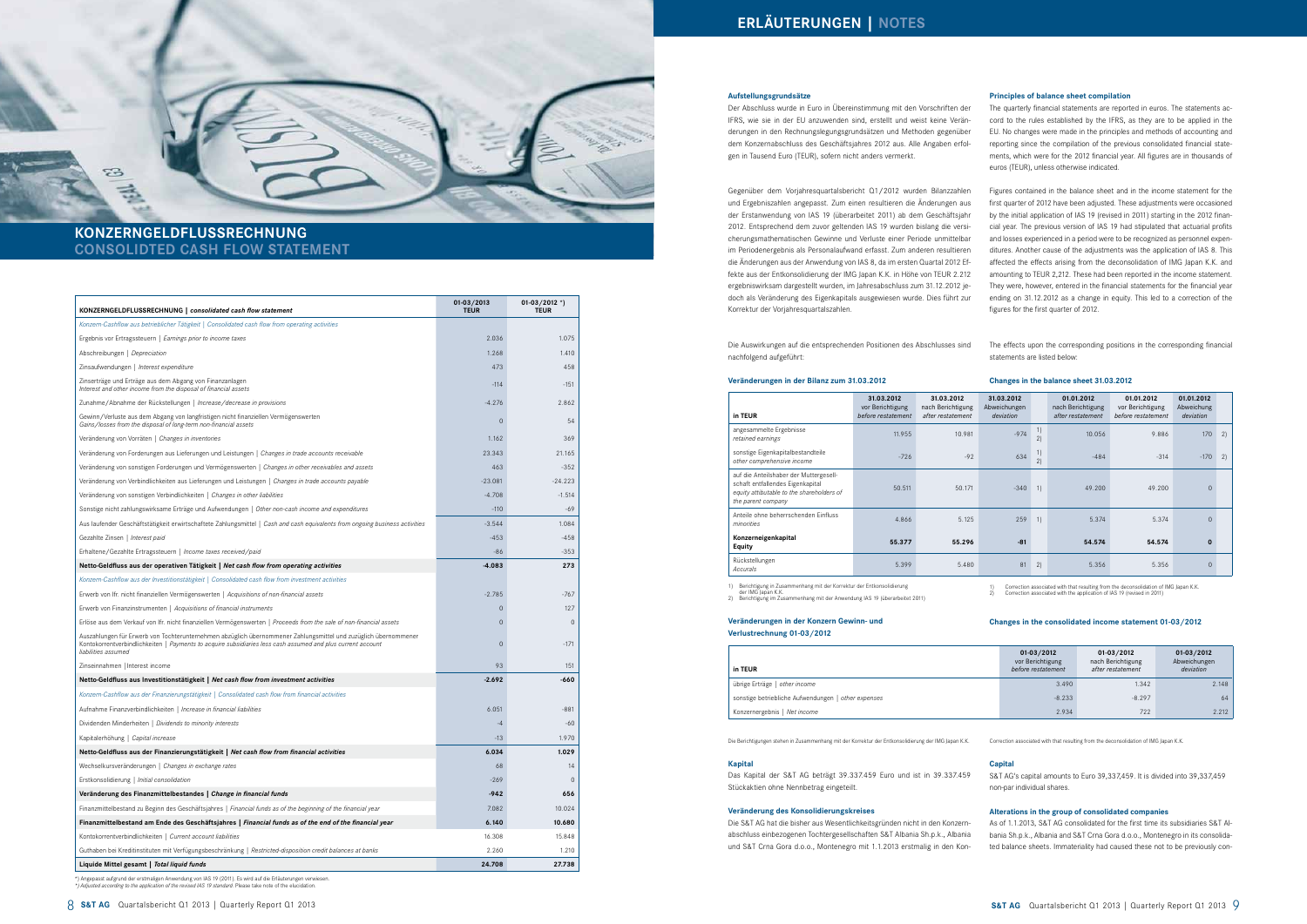The S&T Group is one of the leading suppliers of IT solutions in central and eastern Europe. These solutions are developed and marketed by its some 1,500 employees. They staff the company's offices, which are located in 19 countries. S&T is listed on the Prime Standard segment of the Frankfurt Stock Exchange.

Founded in 1990, S&T has a comprehensive portfolio of products and services. They include appliances used in vertically-integrated markets. The development of these appliances made use of corporate know-how. The appliances are manufactured at proprietary facilities. S&T is a supplier of systems whose competitive edge is comprised of client-specific hardware and software solutions. These are deployed in the areas of outsourcing, integration and consulting. S&T is also a highly-regarded manufacturer of proprietary IT products. These range from PC, storage and server hardware to vandalismproof embedded products. S&T maintains close working relationships with such renowned partners as Cisco, EMC, HP, IBM, Microsoft and Intel.

S&T employs its wide-spanning network, which covers nearly all of central and eastern Europe, to provide customers with a complete range of products and services. These customers operate on the international scale. This transnational breadth and depth of market coverage and supply distinguish S&T from its competitors.

Der auf IT-Lösungen spezialisierte und im Prime Standard der deutschen Börse notierte S&T-Konzern zählt mit rund 1.500 Mitarbeitern und regionalen Niederlassungen in 19 zentral- und osteuropäischen Ländern zu den führenden Anbietern von IT-Lösungen in Zentral- und Osteuropa.

Seit Januar 2013 wird gemäß IFRS 8 eine Konzerngesellschaft für "Embedded Products" unter dem Seg-<br>ment Appliances geführt (zuvor Segment Products). Die Vorjahreszahlen wurden zu Vergleichszwecken angepasst.

> Zum umfassenden Leistungsportfolio des 1990 gegründeten Unternehmens zählen u. a. Appliances für vertikale Märkte, die mit konzerneigenem Know-How entwickelt und eigengefertigt werden. Als Systemhaus punktet S&T mit kundenspezifischen Hard- und Softwarelösungen in den Bereichen Outsourcing, Integration und Beratung. Darüber hinaus ist das Unternehmen ein namhafter IT-Hersteller mit einem breiten Portfolio an Eigenprodukten, das von PC-, Storage- und Server-Hardware beispielsweise bis hin zu vandalensicheren Embedded-Produkten reicht und mit renommierten Partnern wie Cisco, EMC, HP, IBM, Microsoft oder Intel kooperiert.

> Als einer von wenigen Anbietern ist die S&T AG durch die starke regionale Präsenz imstande, das gesamte Leistungsspektrum in Zentral- und Osteuropa für Kunden mit internationaler Ausrichtung auch nahezu flächendeckend und länderübergreifend erbringen zu können.

# **ÜBER S&T AG | ABOUT S&T AG**

zernabschluss einbezogen. Die in den Vorjahren aufgelaufenen Ergebnisse in Höhe von TEUR -269 sind in der Entwicklung des Konzerneigenkapitals (Zeile Erstkonsolidierung) ausgewiesen. Die Gesellschaften haben mit Umsatzerlösen von TEUR 580 und einem Periodenergebnis von TEUR 32 zum Konzernabschluss beigetragen.

#### **Dekonsolidierung IMG (UK) Ltd.**

Infolge der Liquidation der IMG (UK) Ltd. ist zum 1. Jänner 2013 ein Nettovermögen von TEUR 9 abgegangen, dem stand ein Liquidationserlös von TEUR 7 gegenüber. Im Rahmen der Dekonsolidierung wurde ein Ergebnis von TEUR -104 verbucht.

#### **Erwerb von Vermarktungsrechten in Russland**

Die S&T AG hat am 26. März 2013 Vermarktungsrechte und einen Kundenstamm in Russland zum Kaufpreis von insgesamt TEUR 4.316 erworben. Der Kaufpreis ist in Höhe von TEUR 3.148 in bar und der Restbetrag in Aktien der S&T AG zu zahlen. Zum Stichtag waren TEUR 2.148 bereits bezahlt.

**Segmentinformation**

#### **Wesentliche Ereignisse nach Abschluss der Berichtsperiode**

Die österreichische Übernahmekommission hat mit Bescheid vom 8. Mai 2013 entschieden, dass die Quanmax Inc., die Quanmax Malaysia Sdn. Bhd., die grosso holding Gesellschaft mbH und Herr Hannes Niederhauser eine Gruppe gemeinsam vorgehender Rechtsträger bilden, die verpflichtet sind, innerhalb von zwanzig Börsentagen ab Zustellung des Feststellungsbescheids ein Pflichtangebot an die Beteiligungspapierinhaber der S&T AG, die bereits vor Eintragung der Verschmelzung der S&T System Integration & Technology Distribution AG auf die Emittentin an der Emittentin beteiligt waren, anzuzeigen.

Die betroffene Investorengruppe prüfte zum Zeitpunkt der Berichtserstellung die verschiedenen Möglichkeiten Umsetzung.

#### **Aktienbestand zum 31. März bei Organen**

#### **Zur Aktie**

Im den ersten drei Monaten des Jahres 2013 entwickelte sich die S&T-Aktie unterdurchschnittlich zum TecDax. Nach erfolgter Verschmelzung im Dezember 2012 war ein erhöhter Abgabedruck auf die Aktie zu verzeichnen, der im gesamten ersten Quartal 2013 fortbestand und zeitweise auch zum Zeitpunkt der Berichtserstellung noch gegeben war.

Mit Veröffentlichung der Jahresabschlusszahlen 2012 trat kurzfristig eine Kurserholung ein. Der durchschnittliche Tagesumsatz an Aktien betrug in der Periode Jänner bis März 52.021 Aktien. Der Aktienkurs lag Ende März bei EUR 2,30.

| Organ/Organ Institution                            | <b>Funktion/Function</b>         | <b>Aktien/Shares</b> |
|----------------------------------------------------|----------------------------------|----------------------|
| Dr. Erhard F. Grossnigg (über grosso holding GmbH) | Aufsichtsrat   Supervisory Board | 6.524.039            |
| Hannes Niederhauser                                | CEO                              | 902.627              |
| Michael leske                                      | COO                              | 3.000                |
| Dr. Rudolf Wieczorek                               | Aufsichtsrat   Supervisory Board | 1.000                |

| Gewinn pro Aktie 1-3/2013   Earnings per share 1-3/2013 | 5 Cent |
|---------------------------------------------------------|--------|
|                                                         |        |

Eigenkapital pro Akte 03/2013 | Equity per share 03/2013

Peridenhoch/Tief | High/low in period

Marktkapitalisierung 31. März 2013 | Market capitalization 31st March 2013



#### **Kursentwicklung S&T AG vs. TecDAX Market trend S&T AG vs. TecDAX**

solidated. The results accumulated in the previous years amounted to TEUR -269. These are reported in the development of Group equity (line on initial consolidation) item. These companies have contributed revenues amounting to TEUR 580 and earnings coming to TEUR 32 to the consolidated balance sheets.

#### **Deconsolidation of IMG (UK) Ltd.**

A consequence of the liquidation IMG (UK) Ltd. was the loss of net assets of TEUR 9 as of January 1, 2013. This was offset by liquidation proceeds of TEUR 7. The deconsolidation caused the recording of a result of TEUR -104.

#### **Purchasing of marketing rights in Russia**

On March 2013, S&T AG acquired marketing rights and a group of clients in Russia at a price totaling TEUR 4,316. Of the purchase price, TEUR 3,148 is to be paid in cash, and the remaining amount in shares of S&T AG. As of the end of the quarter, TEUR 2,148 had already been paid.

In accordance with IFRS 8, a Group company constituted for "Embedded Products" has been comprised<br>since January 2013 in the Appliances segment (previously: in the Products segment). To enable compari-<br>sons, the previous ye

#### **Information on segments**

**Significant events after the conclusion of the reporting period** In a decree dated May 8, 2013, Austria's Takeovers Commission ruled that Quanmax Inc., Quanmax Malaysia Sdn. Bhd., grosso holding Gesellschaft mbH and Mr. Hannes Niederhauser form a group of jointly-acting legal entities. These are obliged to make and publicize a compulsory offer within twenty trading days after the delivery of the decree of declaration to holders of participatory shares in the issuer whose participation in in it predates the entry

of the merger.

The investor group affected by this decree was examining as of the time of

reporting various ways of implementing it.

#### **Number of shares held as of March 31 by institutions**

#### **On S&T's stocks**

S&T's stock did not perform during the first three months of 2013 as well as the TecDax index. The successful merger, conducted in December 2012, gave rise to selling off pressures. This set itself forth during the entire first quarter of 2013. It was still being experienced from time to time as of the time of reporting.

The publication of the figures for the 2012 financial year caused the stock to stage a short-lived rise. The average daily number of shares traded during the period from January to March came to 52,021 shares. The stock's quote was Euro 2.30 as of the end of March.

| 5 Cent            |
|-------------------|
| 1,62 EUR          |
| 2,34 EUR/2,05 EUR |
| 90 Mio. EUR       |
|                   |

|                               | <b>Products</b> |        | <b>Appliances</b> |       | <b>Services</b> |        |
|-------------------------------|-----------------|--------|-------------------|-------|-----------------|--------|
| in TEUR                       | 2013            | 2012   | 2013              | 2012  | 2013            | 2012   |
| Umsatzerlöse   Revenues       | 21.994          | 16.483 | 9.316             | 9.938 | 45.605          | 51.725 |
| Periodenergebnis   Net result | $-201$          | 412    | .501              | .279  | 689             | $-969$ |